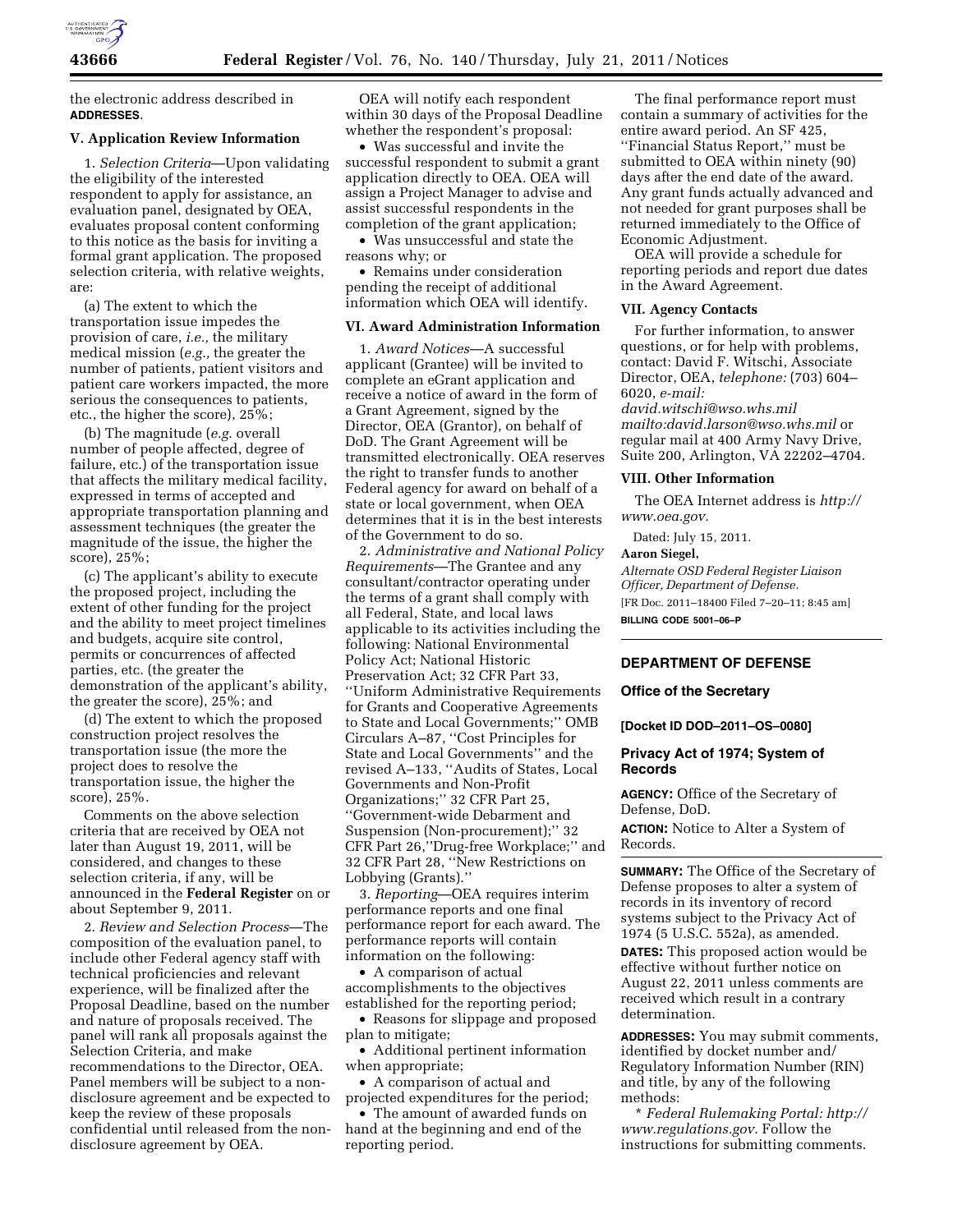\* *Mail:* Federal Docket Management System Office, 1160 Defense Pentagon, Washington, DC 20301–1160.

*Instructions:* All submissions received must include the agency name and docket number or Regulatory Information Number (RIN) for this **Federal Register** document. The general policy for comments and other submissions from members of the public is to make these submissions available for public viewing on the Internet at *<http://www.regulations.gov>* as they are received without change, including any personal identifiers or contact information.

### **FOR FURTHER INFORMATION CONTACT:** Ms.

Cindy Allard, Chief, OSD/JS Privacy Office, Freedom of Information Directorate, Washington Headquarters Services, 1155 Defense Pentagon, Washington, DC 20301–1155, or by phone at (703) 588–6830.

**SUPPLEMENTARY INFORMATION:** The Office of the Secretary of Defense notices for systems of records subject to the Privacy Act of 1974 (5 U.S.C. 552a), as amended, have been published in the **Federal Register** and are available from the address in **FOR FURTHER INFORMATION CONTACT**.

The proposed system report, as required by 5 U.S.C. 552a(r) of the Privacy Act of 1974, as amended, was submitted on July 15, 2011, to the House Committee on Oversight and Government Reform, the Senate Committee on Governmental Affairs, and the Office of Management and Budget (OMB) pursuant to paragraph 4c of Appendix I to OMB Circular No. A– 130, ''Federal Agency Responsibilities for Maintaining Records About Individuals,'' dated February 8, 1996 (February 20, 1996, 61 FR 6427).

Dated: July 18, 2011.

# **Aaron Siegel,**

*Alternate OSD Federal Register Liaison Officer, Department of Defense.* 

# **DMDC 02 DoD**

#### **SYSTEM NAME:**

Defense Enrollment Eligibility Recording System (DEERS) (August 7, 2009, 74 FR 39657).

# **CHANGES:**

#### **CATEGORIES OF RECORDS IN THE SYSTEM:**

\* \* \* \* \*

Delete entry and replace with ''Beneficiary's name; Service or Social Security Number (SSN); DoD ID number, enrollment number; relationship of beneficiary to sponsor; residence address of beneficiary or sponsor; date of birth of beneficiary; gender of beneficiary; branch of Service

of sponsor; dates of beginning and ending eligibility; number of family members of sponsor; primary unit duty location of sponsor; race and ethnic origin of beneficiary; occupation of sponsor; rank/pay grade of sponsor; disability documentation; wounded, ill and injured identification information; other health information, *i.e.* tumor/ reportable disease registry; Medicare eligibility and enrollment data; primary and secondary fingerprints and photographs of beneficiaries; blood test results; Deoxyribonucleic Acid (DNA); dental care eligibility codes and dental x-rays.

Patient registration data for shared DoD/VA beneficiary populations, including VA Integration Control Number (ICN), VA patient type, patient category code and patient category name of sponsor and beneficiary, patient location Defense Medical Information System, patient location date, identity and relationship data, command interest code and name, command security code and name, medical fly status code.

Catastrophic Cap and Deductible (CCD) transactions, including monetary amounts; CHAMPUS/TRICARE claim records containing enrollee, participant and health care facility, provider data such as cause of treatment, amount of payment, name and Social Security or tax identification number of providers or potential providers of care; citizenship data/country of birth; civil service employee employment information (agency and bureau, pay plan and grade, nature of action code and nature of action effective date, occupation series, dates of promotion and expected return from overseas, service computation date); claims data; compensation data; contractor fee payment data; date of separation of former enlisted and officer personnel; third party health insurance information on dependents; demographic data (kept on others beyond beneficiaries) date of birth, home of record state, sex, race, education level; VA disability payment records; digital signatures where appropriate to assert validity of data; email (home/work); emergency contact person information; care giver information; immunization data; Information Assurance (IA) Work Force information; language data; military personnel information (rank, assignment/deployment, length of service, military occupation, education, and benefit usage); pharmacy benefits; reason leaving military service or DoD civilian service; Reserve member's civilian occupation and employment information; education benefit eligibility and usage; special military pay information; SGLI/FGLI; stored

documents for proofing identity and association; workforces information (*e.g.*  acquisition, first responders); Privacy Act audit logs.''

\* \* \* \* \*

### **DELETE ENTRY AND REPLACE WITH ''ROUTINE USES OF RECORDS MAINTAINED IN THE SYSTEM, INCLUDING CATEGORIES OF USERS AND THE PURPOSES OF SUCH USES:**

In addition to those disclosures generally permitted under 5 U.S.C. 552a(b) of the Privacy Act of 1974, as amended, these records may specifically be disclosed outside the DoD as a routine use pursuant to 5 U.S.C. 552a(b)(3) as follows:

1. To the Social Security Administration (SSA) to perform computer data matching against the SSA Wage and Earnings Record file for the purpose of identifying employers of Department of Defense (DoD) beneficiaries eligible for health care. This employer data will in turn be used to identify those employed beneficiaries who have employment-related group health insurance, to coordinate insurance benefits provided by DoD with those provided by the other insurance. This information will also be used to perform computer data matching against the SSA Master Beneficiary Record file for the purpose of identifying DoD beneficiaries eligible for health care who are enrolled in the Medicare program, to coordinate insurance benefits provided by DoD with those provided by Medicare.

2. To the Office of Disability and Insurance Security Programs, for the purpose of expediting disability processing of wounded military service members and veterans.

3. To other Federal agencies and state, local and territorial governments to identify fraud and abuse of the Federal agency's programs and to identify debtors and collect debts and overpayment in the DoD health care programs.

4. To each of the fifty states and the District of Columbia for the purpose of conducting an on-going computer matching program with state Medicaid agencies to determine the extent to which state Medicaid beneficiaries may be eligible for Uniformed Services health care benefits, including CHAMPUS, TRICARE, and to recover Medicaid monies from the CHAMPUS program.

5. To provide dental care providers assurance of treatment.

6. To Federal agencies and/or their contractors, the Transportation Security Administration and other Federal transportation agencies, for purposes of authenticating the identity of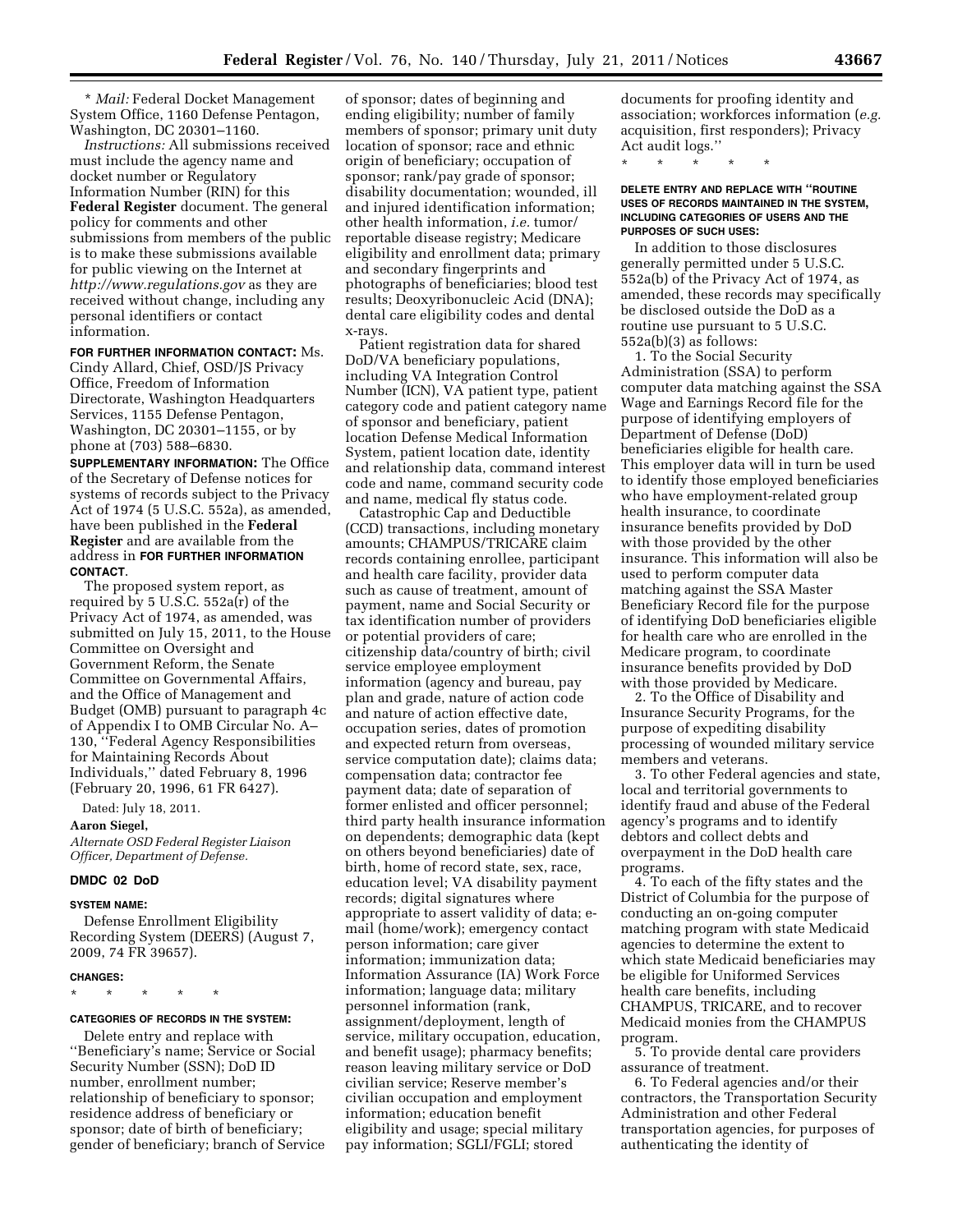individuals who, incident to the conduct of official business, present the Common Access Card or similar identification as proof of identity to gain physical or logical access to government and contractor facilities, locations, networks, or systems.

7. To State and local child support enforcement agencies for purposes of providing information, consistent with the requirements of 29 U.S.C. 1169(a), 42 U.S.C. 666(a)(19), and E.O. 12953 and in response to a National Medical Support Notice (NMSN) (or equivalent notice if based upon the statutory authority for the NMSN), regarding the military status of identified individuals and whether, and for what period of time, the children of such individuals are or were eligible for DoD health care coverage. NOTE: Information requested by the States is not disclosed when it would contravene U.S. national policy or security interests (42 U.S.C. 653(e)).

8. To the Department of Health and Human Services (HHS):

a. For purposes of providing information, consistent with the requirements of 42 U.S.C. 653 and in response to an HHS request, regarding the military status of identified individuals and whether, and for what period of time, the children of such individuals are or were eligible for DoD healthcare coverage. NOTE: Information requested by HHS is not disclosed when it would contravene U.S. national policy or security interests (42 U.S.C. 653(e)).

b. For purposes of providing information so that specified Medicare determinations, specifically late enrollment and waiver of penalty, can be made for eligible (1) DoD military retirees and (2) spouses (or former spouses) and/or dependents of either military retirees or active duty military personnel, pursuant to section 625 of the Medicare Prescription Drug, Improvement, and Modernization Act of 2002 (as codified at 42 U.S.C. 1395p and 1395r).

c. To the Office of Child Support Enforcement, Federal Parent Locator Service, pursuant to 42 U.S.C. 653 and 653a; to assist in locating individuals for the purpose of establishing parentage; establishing, setting the amount of, modifying, or enforcing child support obligations; or enforcing child custody or visitation orders; the relationship to a child receiving benefits provided by a third party and the name and SSN of those third party providers who have a legal responsibility. Identifying delinquent obligors will allow state child support enforcement agencies to commence wage withholding or other enforcement actions against the obligors.

d. For purposes of providing information to the Centers for Medicare and Medicaid Services (CMS) to account for the impact of DoD healthcare on local reimbursement rates for the Medicare Advantage program as required in 42 CFR 422.306.

9. To the American Red Cross for purposes of providing emergency notification and assistance to members of the Armed Forces, retirees, family members or survivors.

10. To the Department of Veterans Affairs (DVA):

a. To provide military personnel, pay and wounded, ill and injured identification data for present and former military personnel for the purpose of evaluating use of veterans' benefits, validating benefit eligibility and maintaining the health and well being of veterans and their family members.

b. To provide identifying military personnel data to the DVA and its insurance program contractor for the purpose of notifying separating eligible Reservists of their right to apply for Veteran's Group Life Insurance coverage under the Veterans Benefits Improvement Act of 1996 (38 U.S.C. 1968) and for DVA to administer the Traumatic Servicemember's Group Life Insurance (TSGLI) (Traumatic Injury Protection Rider to Servicemember's Group Life Insurance (TSGLI), 38 CFR part 9.20).

c. To register eligible veterans and their dependents for DVA programs.

d. Providing identification of former military personnel and survivor's financial benefit data to DVA for the purpose of identifying military retired pay and survivor benefit payments for use in the administration of the DVA's Compensation and Pension Program (38 U.S.C. 5106). The information is to be used to process all DVA award actions more efficiently, reduce subsequent overpayment collection actions, and minimize erroneous payments.

e. To conduct computer matching programs regulated by the Privacy Act of 1974, as amended (5 U.S.C. 552a), for the purposes of:

(1) Providing full identification of active duty military personnel, including full time National Guard/ Reserve support personnel, for use in the administration of DVA's Compensation and Pension benefit program. The information is used to determine continued eligibility for DVA disability compensation to recipients who have returned to active duty so that benefits can be adjusted or terminated as required and steps taken by DVA to collect any resulting over payment (38 U.S.C. 5304(c)).

(2) Providing military personnel and financial data to the Veterans Benefits Administration, DVA for the purpose of determining initial eligibility and any changes in eligibility status to insure proper payment of benefits for GI Bill education and training benefits by the DVA under the Montgomery GI Bill (10 U.S.C., Chapter 1606—Selected Reserve and 38 U.S.C., Chapter 30—Active Duty), the REAP educational benefit (Title 10 U.S.C, Chapter 1607), and the National Call to Service enlistment educational benefit (10, Chapter 510), the Post 9/11 GI Bill (38 U.S.C., Chapter 33) and The Transferability of Education Assistance to Family Members. The administrative responsibilities designated to both agencies by the law require that data be exchanged in administering the programs.

(3) Providing identification of reserve duty, including full time support National Guard/Reserve military personnel, to the DVA, for the purpose of deducting reserve time served from any DVA disability compensation paid or waiver of VA benefit. The law (10 U.S.C. 12316) prohibits receipt of reserve pay and DVA compensation for the same time period, however, it does permit waiver of DVA compensation to draw reserve pay.

(4) Providing identification of former active duty military personnel who received separation payments to the DVA for the purpose of deducting such repayment from any DVA disability compensation paid. The law requires recoupment of severance payments before DVA disability compensation can be paid (10 U.S.C. 1174).

f. To provide identifying military personnel data to the DVA for the purpose of notifying such personnel of information relating to educational assistance as required by the Veterans Programs Enhancement Act of 1998 (38 U.S.C. 3011 and 3034).

11. To DoD Civilian Contractors and grantees for the purpose of performing research on manpower problems for statistical analyses.

12. To consumer reporting agencies to obtain current addresses of separated military personnel to notify them of potential benefits eligibility.

13. To Defense contractors to monitor the employment of former DoD employees and military members subject to the provisions of 41 U.S.C. 423.

14. To Federal and quasi Federal agencies, territorial, state, and local governments to support personnel functions requiring data on prior military service credit for their employees or for job applications. To determine continued eligibility and help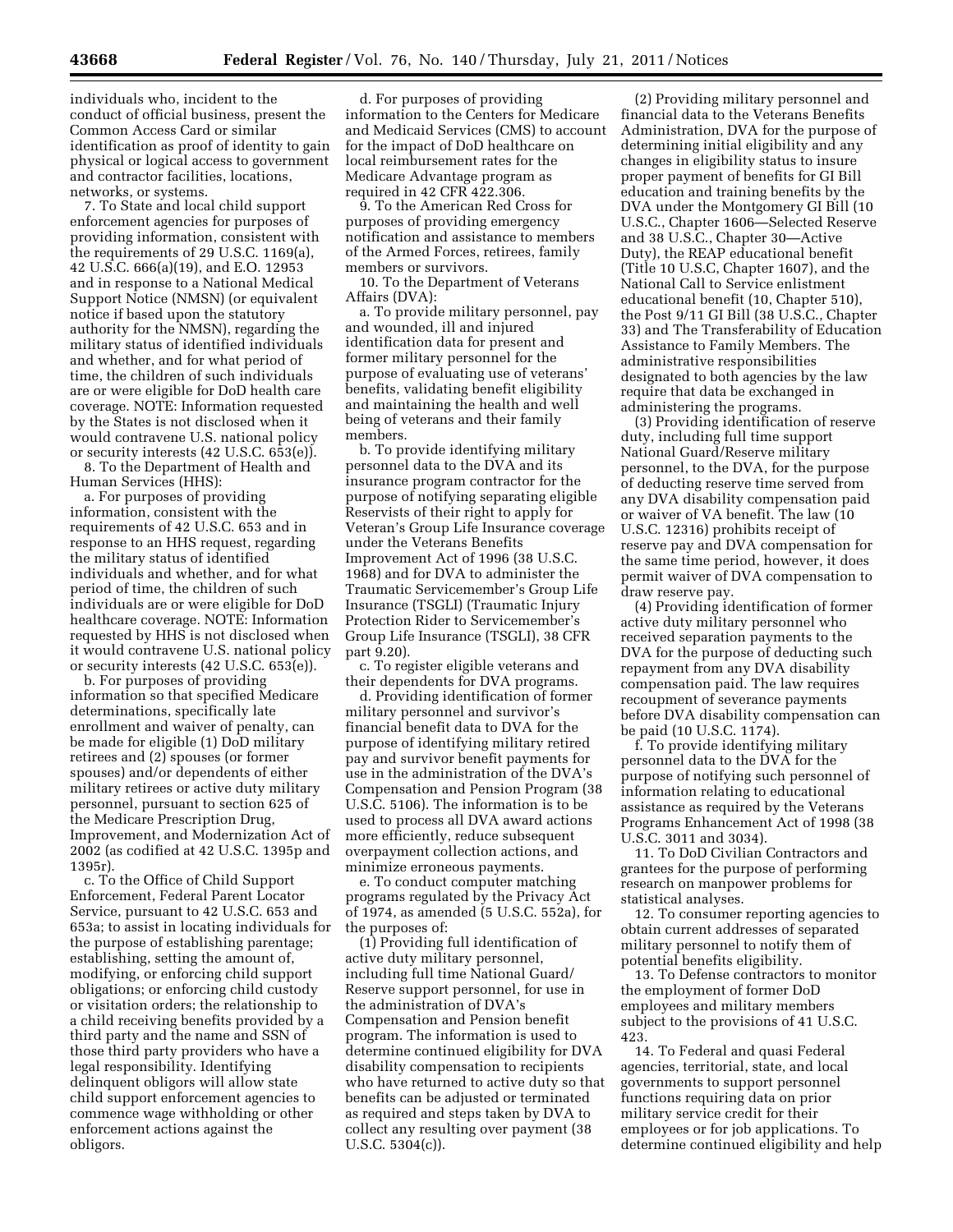eliminate fraud and abuse in benefit programs and to collect debts and over payments owed to these programs. Information released includes name, SSN, and military or civilian address of individuals. To detect fraud, waste and abuse pursuant to the authority contained in the Inspector General Act of 1978, as amended (Pub. L. 95–452) for the purpose of determining eligibility for, and/or continued compliance with, any Federal benefit program requirements.

15. To Federal and quasi Federal agencies, territorial, state and local governments, and contractors and grantees for the purpose of supporting research studies concerned with the health and well being of active duty, reserve, and retired personnel or veterans, to include family members. DMDC will disclose information from this system of records for research purposes when DMDC:

a. Has determined that the use or disclosure does not violate legal or policy limitations under which the record was provided, collected, or obtained;

b. Has determined that the research purpose (1) cannot be reasonably accomplished unless the record is provided in individually identifiable form, and (2) warrants the risk to the privacy of the individual that additional exposure of the record might bring;

c. Has required the recipient to (1) establish reasonable administrative, technical, and physical safeguards to prevent unauthorized use or disclosure of the record, and (2) remove or destroy the information that identifies the individual at the earliest time at which removal or destruction can be accomplished consistent with the purpose of the research project, unless the recipient has presented adequate justification of a research or health nature for retaining such information, and (3) make no further use or disclosure of the record except (A) in emergency circumstances affecting the health or safety of any individual, (B) for use in another research project, under these same conditions, and with written authorization of the Department, (C) for disclosure to a properly identified person for the purpose of an audit related to the research project, if information that would enable research subjects to be identified is removed or destroyed at the earliest opportunity consistent with the purpose of the audit, or (D) when required by law;

d. Has secured a written statement attesting to the recipients' understanding of, and willingness to abide by these provisions.

16. To Federal and State agencies for purposes of obtaining socioeconomic information on Armed Forces personnel so that analytical studies can be conducted with a view to assessing the present needs and future requirements of such personnel.

17. To Federal and State agencies to validate demographic data (*e.g.,* SSN, citizenship status, date and place of birth, *etc.*) for individuals in DoD personnel and pay files so that accurate information is available in support of DoD requirements.

18. To the Bureau of Citizenship and Immigration Services, Department of Homeland Security, for purposes of facilitating the verification of individuals who may be eligible for expedited naturalization (Pub. L. 108– 136, Section 1701, and E.O. 13269, Expedited Naturalization).

19. To the Federal voting program to provide unit and e-mail addresses for the purpose of notifying the military members where to obtain absentee ballots.

20. To the Department of Homeland Security for the conduct of studies related to the health and well-being of Coast Guard members and to authenticate and identify Coast Guard personnel.

21. To Coast Guard recruiters in the performance of their assigned duties.

22. To Federal Agencies, to include OPM, Postal Service, Executive Office of the President and Administrative Office of the Courts; to conduct computer matching programs regulated by the Privacy Act of 1974, as amended (5 U.S.C. 552a), for the purpose of:

a. Providing all reserve military members who could be eligible for TRICARE Premium Based programs, such as TRICARE Reserve Select (TRS) and TRICARE Retired Reserve (TRR) to be matched against the Federal agencies for providing those reserve military members that are also Federal civil service employees. This disclosure by the Federal agencies will provide the DoD with the FEHB eligibility and Federal employment information necessary to determine continuing eligibility for the TRS program. Only those reservists not eligible for FEHB are eligible for TRS (10 U.S.C. 1076d).

b. Providing all reserve military members to be matched against the Federal agencies for the purpose of identifying the Reserve Forces who are also employed by the Federal Government in a civilian position, so that reserve status can be terminated if necessary. To accomplish an emergency mobilization, individuals occupying critical civilian positions cannot be mobilized as Reservists.

c. To the Department of Education for the purpose of identifying dependent children of those military members killed in Operation Iraqi Freedom and Operation Enduring Freedom (OIF/ OEF), Afghanistan Only, for possible benefits.

23. To Federal and contractor medical personnel at joint DoD/VA health care clinics, for purposes of authenticating the identity of individuals who are registered as patients at the clinic and maintaining, through the correlation of DoD ID number and Integration Control Number (ICN), a shared population of DoD and VA beneficiaries who are users of the clinic.

The DoD ''Blanket Routine Uses'' published at the beginning of the Office of the Secretary of Defense (OSD) compilation of systems of records notices apply to this system.''

\* \* \* \* \*

### **RETENTION AND DISPOSAL:**

Delete entry and replace with ''Hardcopy version of DD Form 1172: Destroy once written to optical disk. Optical disks: Destroy primary and backup copies after 5 years.

The DEERS database is Permanent: Cut off (take a snapshot) at end of Fiscal Year and transfer to the National Archives and Records Administration in accordance with 36 CFR 1228.270 and 36 CFR 1234. (N1–330–03–01)

Output records (electronic or paper summary reports) are deleted or destroyed when no longer needed for operational purposes. *Note:* This disposition instruction applies only to recordkeeping copies of the reports retained by DMDC. The DoD office requiring creation of the report should maintain its record keeping copy in accordance with NARA approved disposition instructions for such reports.''

\* \* \* \* \*

### **DMDC 02 DoD**

### **SYSTEM NAME:**

Defense Enrollment Eligibility Recording System (DEERS).

### **SYSTEM LOCATION:**

EDS—Service Management Center, 1075 West Entrance Drive, Auburn Hills, MI 48326–2723.

# **CATEGORIES OF INDIVIDUALS COVERED BY THE SYSTEM:**

Members, former members, retirees, civilian employees (includes nonappropriated fund) and contractor employees of all of the Uniformed Services; Presidential appointees of all Federal Government agencies; Medal of Honor recipients; U.S. Military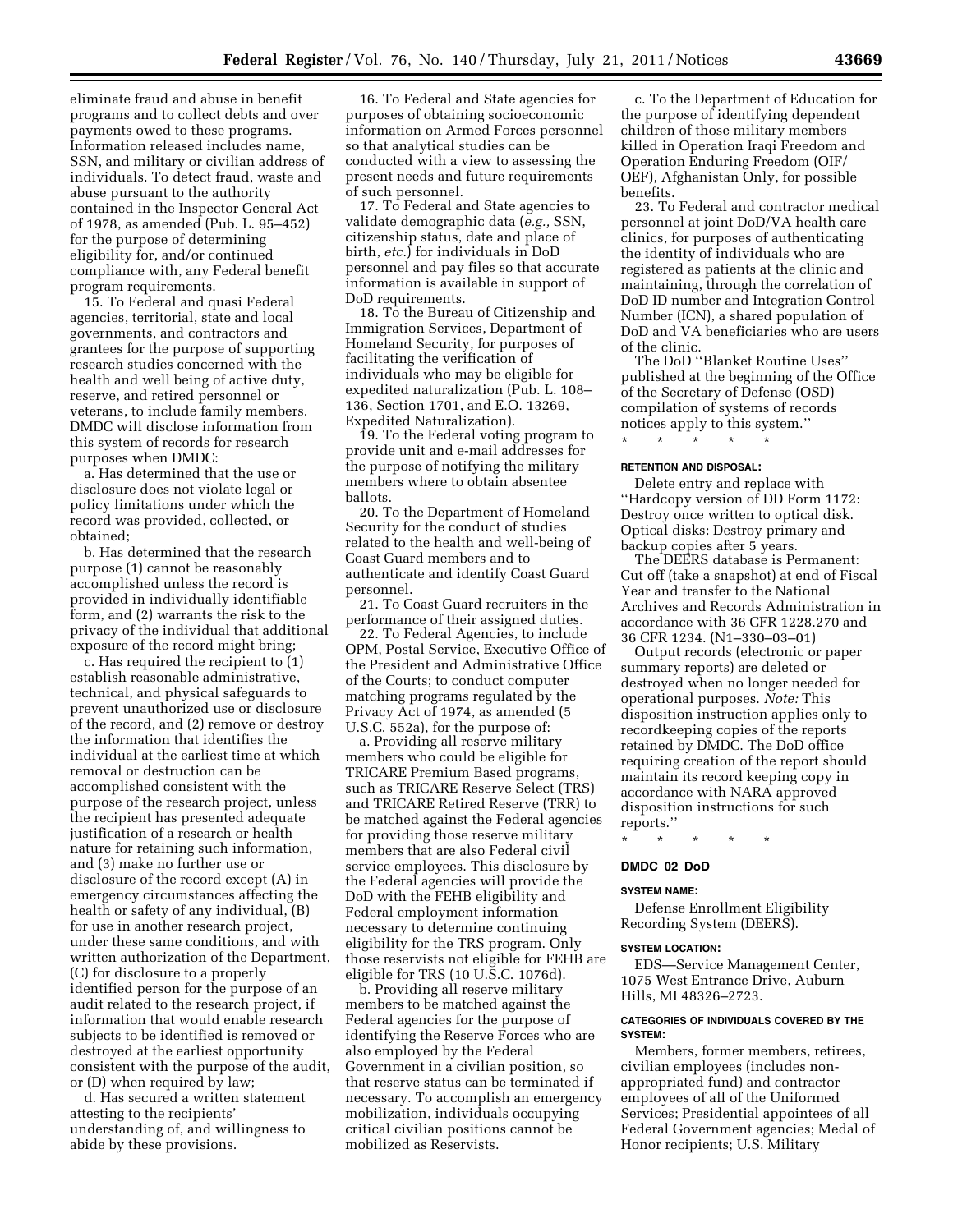Academy students; non-Federal agency civilian associates (*e.g.,* American Red Cross paid employees, non-DoD contract employees); DoD local national hires; DoD beneficiaries; dependents; civilian retirees; prior military eligible for Department of Veterans Affairs (VA) benefits; and members of the public treated for a medical emergency in a DoD or joint DoD/VA medical facility.

### **CATEGORIES OF RECORDS IN THE SYSTEM:**

Beneficiary's name; Service or Social Security Number (SSN); DoD ID number, enrollment number; relationship of beneficiary to sponsor; residence address of beneficiary or sponsor; date of birth of beneficiary; gender of beneficiary; branch of Service of sponsor; dates of beginning and ending eligibility; number of family members of sponsor; primary unit duty location of sponsor; race and ethnic origin of beneficiary; occupation of sponsor; rank/pay grade of sponsor; disability documentation; wounded, ill and injured identification information; other health information, *i.e.* tumor/ reportable disease registry; Medicare eligibility and enrollment data; primary and secondary fingerprints and photographs of beneficiaries; blood test results; Deoxyribonucleic Acid (DNA); dental care eligibility codes and dental x-rays.

Patient registration data for shared DoD/VA beneficiary populations, including VA Integration Control Number (ICN), VA patient type, patient category code and patient category name of sponsor and beneficiary, patient location Defense Medical Information System, patient location date, identity and relationship data, command interest code and name, command security code and name, medical fly status code.

Catastrophic Cap and Deductible (CCD) transactions, including monetary amounts; CHAMPUS/TRICARE claim records containing enrollee, participant and health care facility, provider data such as cause of treatment, amount of payment, name and Social Security or tax identification number of providers or potential providers of care; citizenship data/country of birth; civil service employee employment information (agency and bureau, pay plan and grade, nature of action code and nature of action effective date, occupation series, dates of promotion and expected return from overseas, service computation date); claims data; compensation data; contractor fee payment data; date of separation of former enlisted and officer personnel; third party health insurance information on dependents; demographic data (kept on others beyond beneficiaries) date of

birth, home of record state, sex, race, education level; VA disability payment records; digital signatures where appropriate to assert validity of data; email (home/work); emergency contact person information; care giver information; immunization data; Information Assurance (IA) Work Force information; language data; military personnel information (rank, assignment/deployment, length of service, military occupation, education, and benefit usage); pharmacy benefits; reason leaving military service or DoD civilian service; Reserve member's civilian occupation and employment information; education benefit eligibility and usage; special military pay information; SGLI/FGLI; stored documents for proofing identity and association; workforces information (*e.g.*  acquisition, first responders); Privacy Act audit logs.

### **AUTHORITY FOR MAINTENANCE OF THE SYSTEM:**

5 U.S.C. App. 3, Inspector General Act of 1978; 5 U.S.C. Chapter 90, Federal Long-Term Care Insurance; 10 U.S.C. 136, Under Secretary of Defense for Personnel and Readiness; 10 U.S.C. Chapter 53, Miscellaneous Rights and Benefits; 10 U.S.C. Chapter 54, Commissary and Exchange Benefits; 10 U.S.C. Chapter 55 Medical and Dental Care; 10 U.S.C. Chapter 58, Benefits and Services for Members being Separated or Recently Separated; 10 U.S.C. Chapter 75, Deceased Personnel; 10 U.S.C. § 2358, Research and Development Projects; 20 U.S.C. 1070a (f)(4), Higher Education Opportunity Act; 31 U.S.C. 3512(c), Executive Agency Accounting and Other Financial Management; 42 U.S.C. 1973ff, Federal Responsibilities; 50 U.S.C. Chapter 23, Internal Security; DoD Directive 1000.4, Federal Voting Assistance Program (FVAP); DoD Directive 1341.1, Defense Enrollment/Eligibility Reporting System; DoD Instruction 1341.2, DEERS Procedures; Homeland Security Presidential Directive 12, Policy for a common Identification Standard for Federal Employees and Contractors; 38 CFR part 9.20, Traumatic injury protection; and E.O. 9397 (SSN), as amended.

#### **PURPOSE(S):**

To provide a database for determining eligibility for DoD entitlements and privileges; to support DoD health care management programs; to provide identification of deceased members; to record the issuance of DoD badges and identification cards, *i.e.* Common Access Cards (CAC) or beneficiary identification cards; and to detect fraud and abuse of the benefit programs by

claimants and providers to include appropriate collection actions arising out of any debts incurred as a consequence of such programs.

To authenticate and identify DoD affiliated personnel (*e.g.,* contractors); to assess manpower, support personnel and readiness functions; to perform statistical analyses; identify current DoD civilian and military personnel for purposes of detecting fraud and abuse of benefit programs; to register current DoD civilian and military personnel and their authorized dependents for purposes of obtaining medical examination, treatment or other benefits to which they are entitled; to ensure benefit eligibility is retained after separation from the military; information will be used by agency officials and employees, or authorized contractors, and other DoD Components for personnel and manpower studies; and to assist in recruiting prior-service personnel.

Routine uses of records maintained in the system, including categories of users and the purposes of such uses:

In addition to those disclosures generally permitted under 5 U.S.C. 552a(b) of the Privacy Act of 1974, as amended, these records may specifically be disclosed outside the DoD as a routine use pursuant to 5 U.S.C. 552a(b)(3) as follows:

1. To the Social Security Administration (SSA) to perform computer data matching against the SSA Wage and Earnings Record file for the purpose of identifying employers of Department of Defense (DoD) beneficiaries eligible for health care. This employer data will in turn be used to identify those employed beneficiaries who have employment-related group health insurance, to coordinate insurance benefits provided by DoD with those provided by the other insurance. This information will also be used to perform computer data matching against the SSA Master Beneficiary Record file for the purpose of identifying DoD beneficiaries eligible for health care who are enrolled in the Medicare program, to coordinate insurance benefits provided by DoD with those provided by Medicare.

2. To the Office of Disability and Insurance Security Programs, for the purpose of expediting disability processing of wounded military service members and veterans.

3. To other Federal agencies and state, local and territorial governments to identify fraud and abuse of the Federal agency's programs and to identify debtors and collect debts and overpayment in the DoD health care programs.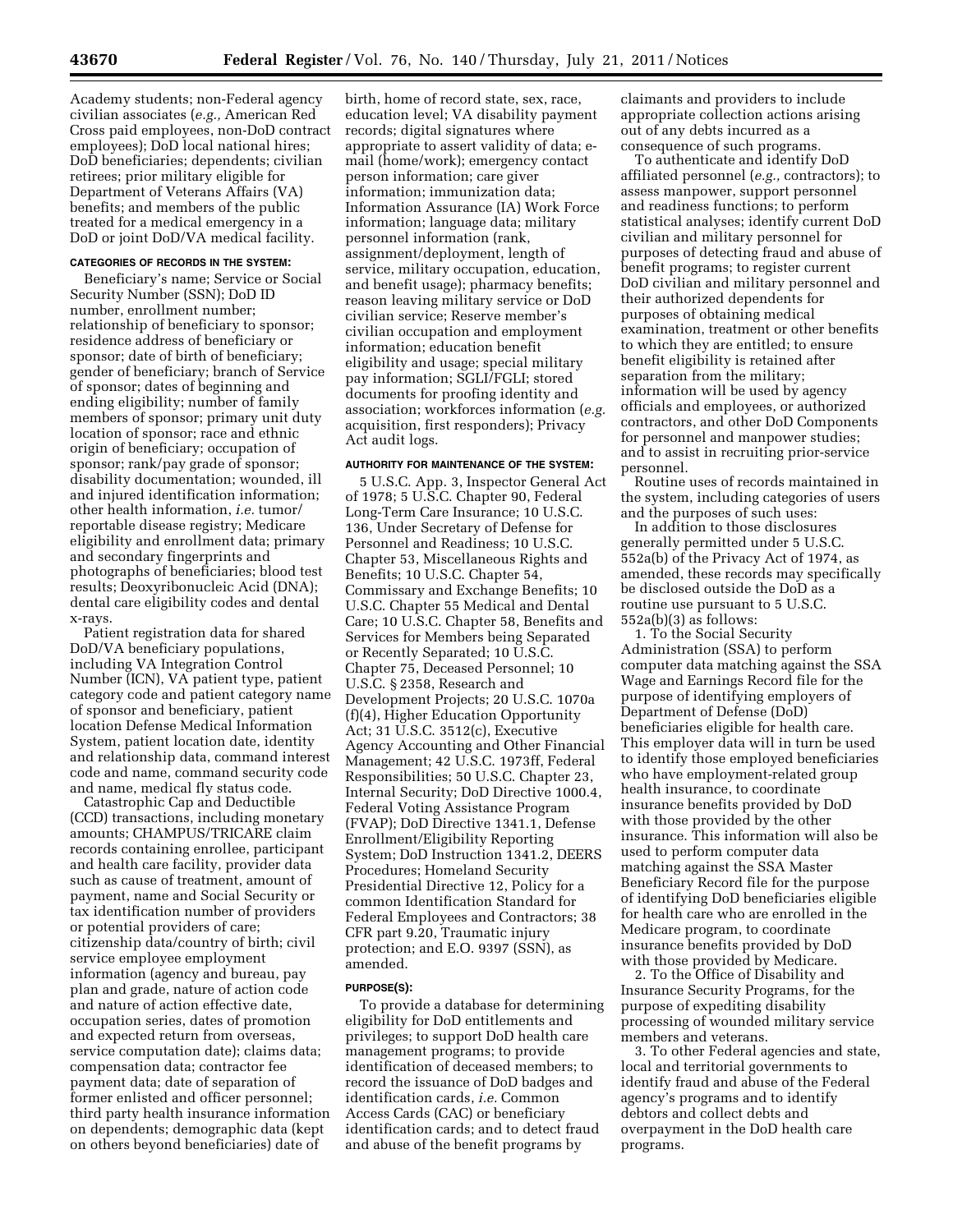4. To each of the fifty states and the District of Columbia for the purpose of conducting an on-going computer matching program with state Medicaid agencies to determine the extent to which state Medicaid beneficiaries may be eligible for Uniformed Services health care benefits, including CHAMPUS, TRICARE, and to recover Medicaid monies from the CHAMPUS program.

5. To provide dental care providers assurance of treatment.

6. To Federal agencies and/or their contractors, the Transportation Security Administration and other Federal transportation agencies, for purposes of authenticating the identity of individuals who, incident to the conduct of official business, present the Common Access Card or similar identification as proof of identity to gain physical or logical access to government and contractor facilities, locations, networks, or systems.

7. To State and local child support enforcement agencies for purposes of providing information, consistent with the requirements of 29 U.S.C. 1169(a), 42 U.S.C. 666(a)(19), and E.O. 12953 and in response to a National Medical Support Notice (NMSN) (or equivalent notice if based upon the statutory authority for the NMSN), regarding the military status of identified individuals and whether, and for what period of time, the children of such individuals are or were eligible for DoD health care coverage. *Note:* Information requested by the States is not disclosed when it would contravene U.S. national policy or security interests (42 U.S.C. 653(e)). 8. To the Department of Health and

Human Services (HHS):

a. For purposes of providing information, consistent with the requirements of 42 U.S.C. 653 and in response to an HHS request, regarding the military status of identified individuals and whether, and for what period of time, the children of such individuals are or were eligible for DoD healthcare coverage. *Note:* Information requested by HHS is not disclosed when it would contravene U.S. national policy or security interests (42 U.S.C. 653(e)).

b. For purposes of providing information so that specified Medicare determinations, specifically late enrollment and waiver of penalty, can be made for eligible (1) DoD military retirees and (2) spouses (or former spouses) and/or dependents of either military retirees or active duty military personnel, pursuant to section 625 of the Medicare Prescription Drug, Improvement, and Modernization Act of 2002 (as codified at 42 U.S.C. 1395p and 1395r).

c. To the Office of Child Support Enforcement, Federal Parent Locator Service, pursuant to 42 U.S.C. 653 and 653a; to assist in locating individuals for the purpose of establishing parentage; establishing, setting the amount of, modifying, or enforcing child support obligations; or enforcing child custody or visitation orders; the relationship to a child receiving benefits provided by a third party and the name and SSN of those third party providers who have a legal responsibility. Identifying delinquent obligors will allow state child support enforcement agencies to commence wage withholding or other enforcement actions against the obligors.

d. For purposes of providing information to the Centers for Medicare and Medicaid Services (CMS) to account for the impact of DoD healthcare on local reimbursement rates for the Medicare Advantage program as required in 42 CFR 422.306.

9. To the American Red Cross for purposes of providing emergency notification and assistance to members of the Armed Forces, retirees, family members or survivors.

10. To the Department of Veterans Affairs (DVA):

a. To provide military personnel, pay and wounded, ill and injured identification data for present and former military personnel for the purpose of evaluating use of veterans' benefits, validating benefit eligibility and maintaining the health and well being of veterans and their family members.

b. To provide identifying military personnel data to the DVA and its insurance program contractor for the purpose of notifying separating eligible Reservists of their right to apply for Veteran's Group Life Insurance coverage under the Veterans Benefits Improvement Act of 1996 (38 U.S.C. 1968) and for DVA to administer the Traumatic Servicemember's Group Life Insurance (TSGLI) (Traumatic Injury Protection Rider to Servicemember's Group Life Insurance (TSGLI), 38 CFR part 9.20).

c. To register eligible veterans and their dependents for DVA programs.

d. Providing identification of former military personnel and survivor's financial benefit data to DVA for the purpose of identifying military retired pay and survivor benefit payments for use in the administration of the DVA's Compensation and Pension Program (38 U.S.C. 5106). The information is to be used to process all DVA award actions more efficiently, reduce subsequent overpayment collection actions, and minimize erroneous payments.

e. To conduct computer matching programs regulated by the Privacy Act of 1974, as amended (5 U.S.C. 552a), for the purposes of:

(1) Providing full identification of active duty military personnel, including full time National Guard/ Reserve support personnel, for use in the administration of DVA's Compensation and Pension benefit program. The information is used to determine continued eligibility for DVA disability compensation to recipients who have returned to active duty so that benefits can be adjusted or terminated as required and steps taken by DVA to collect any resulting over payment (38 U.S.C. 5304(c)).

(2) Providing military personnel and financial data to the Veterans Benefits Administration, DVA for the purpose of determining initial eligibility and any changes in eligibility status to insure proper payment of benefits for GI Bill education and training benefits by the DVA under the Montgomery GI Bill (10 U.S.C., Chapter 1606—Selected Reserve and 38 U.S.C., Chapter 30—Active Duty), the REAP educational benefit (Title 10 U.S.C, Chapter 1607), and the National Call to Service enlistment educational benefit (10, Chapter 510), the Post 9/11 GI Bill (38 U.S.C., Chapter 33) and The Transferability of Education Assistance to Family Members. The administrative responsibilities designated to both agencies by the law require that data be exchanged in administering the programs.

(3) Providing identification of reserve duty, including full time support National Guard/Reserve military personnel, to the DVA, for the purpose of deducting reserve time served from any DVA disability compensation paid or waiver of VA benefit. The law (10 U.S.C. 12316) prohibits receipt of reserve pay and DVA compensation for the same time period, however, it does permit waiver of DVA compensation to draw reserve pay.

(4) Providing identification of former active duty military personnel who received separation payments to the DVA for the purpose of deducting such repayment from any DVA disability compensation paid. The law requires recoupment of severance payments before DVA disability compensation can be paid (10 U.S.C. 1174).

f. To provide identifying military personnel data to the DVA for the purpose of notifying such personnel of information relating to educational assistance as required by the Veterans Programs Enhancement Act of 1998 (38 U.S.C. 3011 and 3034).

11. To DoD Civilian Contractors and grantees for the purpose of performing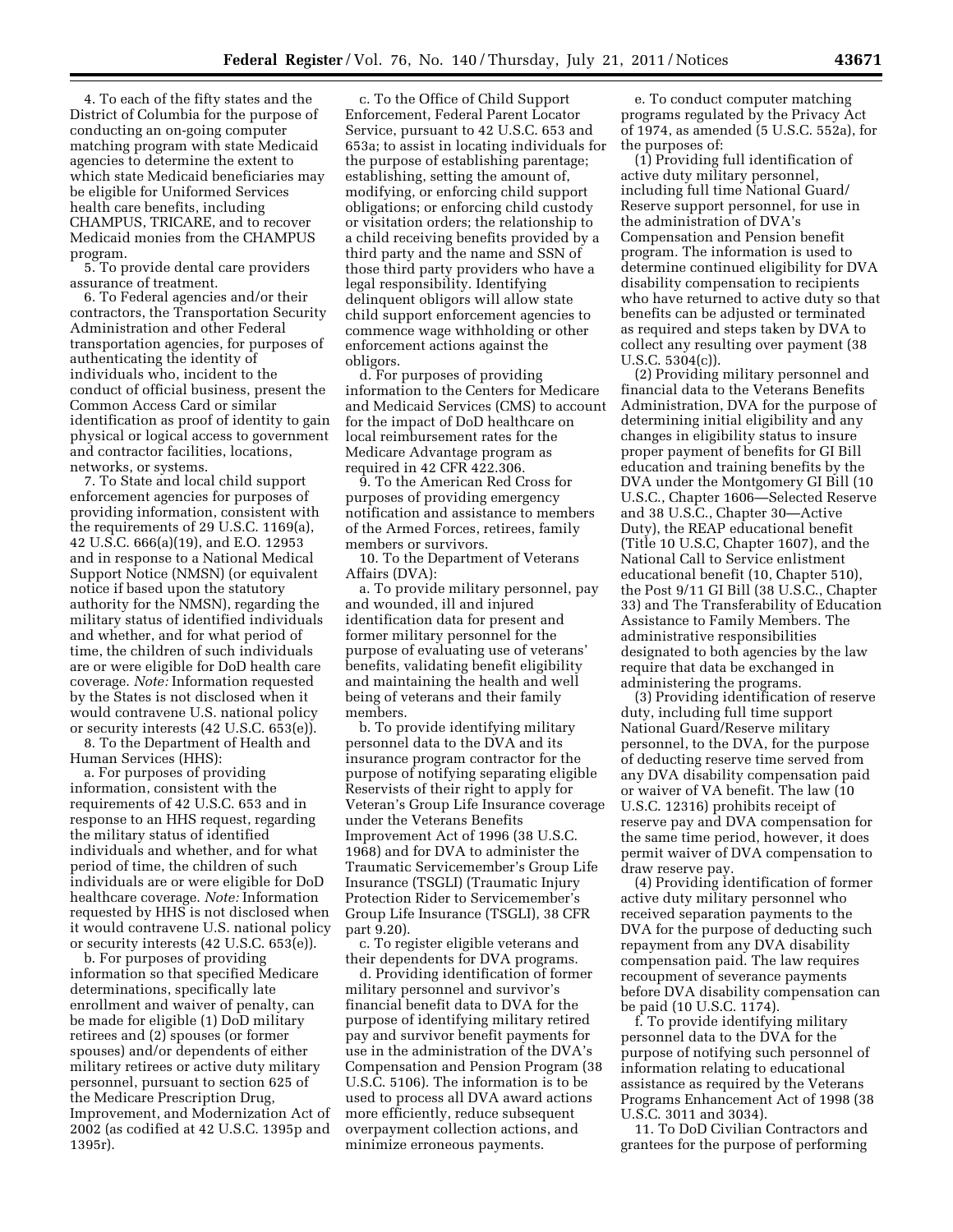research on manpower problems for statistical analyses.

12. To consumer reporting agencies to obtain current addresses of separated military personnel to notify them of potential benefits eligibility.

13. To Defense contractors to monitor the employment of former DoD employees and military members subject to the provisions of 41 U.S.C. 423.

14. To Federal and quasi Federal agencies, territorial, state, and local governments to support personnel functions requiring data on prior military service credit for their employees or for job applications. To determine continued eligibility and help eliminate fraud and abuse in benefit programs and to collect debts and over payments owed to these programs. Information released includes name, SSN, and military or civilian address of individuals. To detect fraud, waste and abuse pursuant to the authority contained in the Inspector General Act of 1978, as amended (Pub. L. 95–452) for the purpose of determining eligibility for, and/or continued compliance with, any Federal benefit program requirements.

15. To Federal and quasi Federal agencies, territorial, state and local governments, and contractors and grantees for the purpose of supporting research studies concerned with the health and well being of active duty, reserve, and retired personnel or veterans, to include family members. DMDC will disclose information from this system of records for research purposes when DMDC:

a. Has determined that the use or disclosure does not violate legal or policy limitations under which the record was provided, collected, or obtained;

b. Has determined that the research purpose (1) cannot be reasonably accomplished unless the record is provided in individually identifiable form, and (2) warrants the risk to the privacy of the individual that additional exposure of the record might bring;

c. Has required the recipient to (1) establish reasonable administrative, technical, and physical safeguards to prevent unauthorized use or disclosure of the record, and (2) remove or destroy the information that identifies the individual at the earliest time at which removal or destruction can be accomplished consistent with the purpose of the research project, unless the recipient has presented adequate justification of a research or health nature for retaining such information, and (3) make no further use or disclosure of the record except (A) in

emergency circumstances affecting the health or safety of any individual, (B) for use in another research project, under these same conditions, and with written authorization of the Department, (C) for disclosure to a properly identified person for the purpose of an audit related to the research project, if information that would enable research subjects to be identified is removed or destroyed at the earliest opportunity consistent with the purpose of the audit, or (D) when required by law;

d. Has secured a written statement attesting to the recipients' understanding of, and willingness to abide by these provisions.

16. To Federal and State agencies for purposes of obtaining socioeconomic information on Armed Forces personnel so that analytical studies can be conducted with a view to assessing the present needs and future requirements of such personnel.

17. To Federal and State agencies to validate demographic data (*e.g.,* SSN, citizenship status, date and place of birth, *etc.*) for individuals in DoD personnel and pay files so that accurate information is available in support of DoD requirements.

18. To the Bureau of Citizenship and Immigration Services, Department of Homeland Security, for purposes of facilitating the verification of individuals who may be eligible for expedited naturalization (Pub. L. 108– 136, Section 1701, and E.O. 13269, Expedited Naturalization).

19. To the Federal voting program to provide unit and e-mail addresses for the purpose of notifying the military members where to obtain absentee ballots.

20. To the Department of Homeland Security for the conduct of studies related to the health and well-being of Coast Guard members and to authenticate and identify Coast Guard personnel.

21. To Coast Guard recruiters in the performance of their assigned duties.

22. To Federal Agencies, to include OPM, Postal Service, Executive Office of the President and Administrative Office of the Courts; to conduct computer matching programs regulated by the Privacy Act of 1974, as amended (5 U.S.C. 552a), for the purpose of:

a. Providing all reserve military members who could be eligible for TRICARE Premium Based programs, such as TRICARE Reserve Select (TRS) and TRICARE Retired Reserve (TRR) to be matched against the Federal agencies for providing those reserve military members that are also Federal civil service employees. This disclosure by the Federal agencies will provide the

DoD with the FEHB eligibility and Federal employment information necessary to determine continuing eligibility for the TRS program. Only those reservists not eligible for FEHB are eligible for TRS (10 U.S.C. 1076d).

b. Providing all reserve military members to be matched against the Federal agencies for the purpose of identifying the Reserve Forces who are also employed by the Federal Government in a civilian position, so that reserve status can be terminated if necessary. To accomplish an emergency mobilization, individuals occupying critical civilian positions cannot be mobilized as Reservists.

c. To the Department of Education for the purpose of identifying dependent children of those military members killed in Operation Iraq Freedom and Operation Enduring Freedom (OIF/ OEF), Afghanistan Only, for possible benefits.

23. To Federal and contractor medical personnel at joint DoD/VA health care clinics, for purposes of authenticating the identity of individuals who are registered as patients at the clinic and maintaining, through the correlation of DoD ID number and Integration Control Number (ICN), a shared population of DoD and VA beneficiaries who are users of the clinic.

The DoD ''Blanket Routine Uses'' published at the beginning of the Office of the Secretary of Defense (OSD) compilation of systems of records notices apply to this system.

# **POLICIES AND PRACTICES FOR STORING, RETRIEVING, ACCESSING, RETAINING, AND DISPOSING OF RECORDS IN THE SYSTEM:**

# **STORAGE:**

Electronic storage media.

# **RETRIEVABILITY:**

Records about individuals are retrieved by an algorithm which uses name, SSN, date of birth, rank, and duty location as possible inputs. Retrievals are made on summary basis by geographic characteristics and location and demographic characteristics. Information about individuals will not be distinguishable in summary retrievals. Retrievals for the purposes of generating address lists for direct mail distribution may be made using selection criteria based on geographic and demographic keys.

# **SAFEGUARDS:**

Computerized records are maintained in a controlled area accessible only to authorized personnel. Entry to these areas is restricted to those personnel with a valid requirement and authorization to enter. Physical entry is